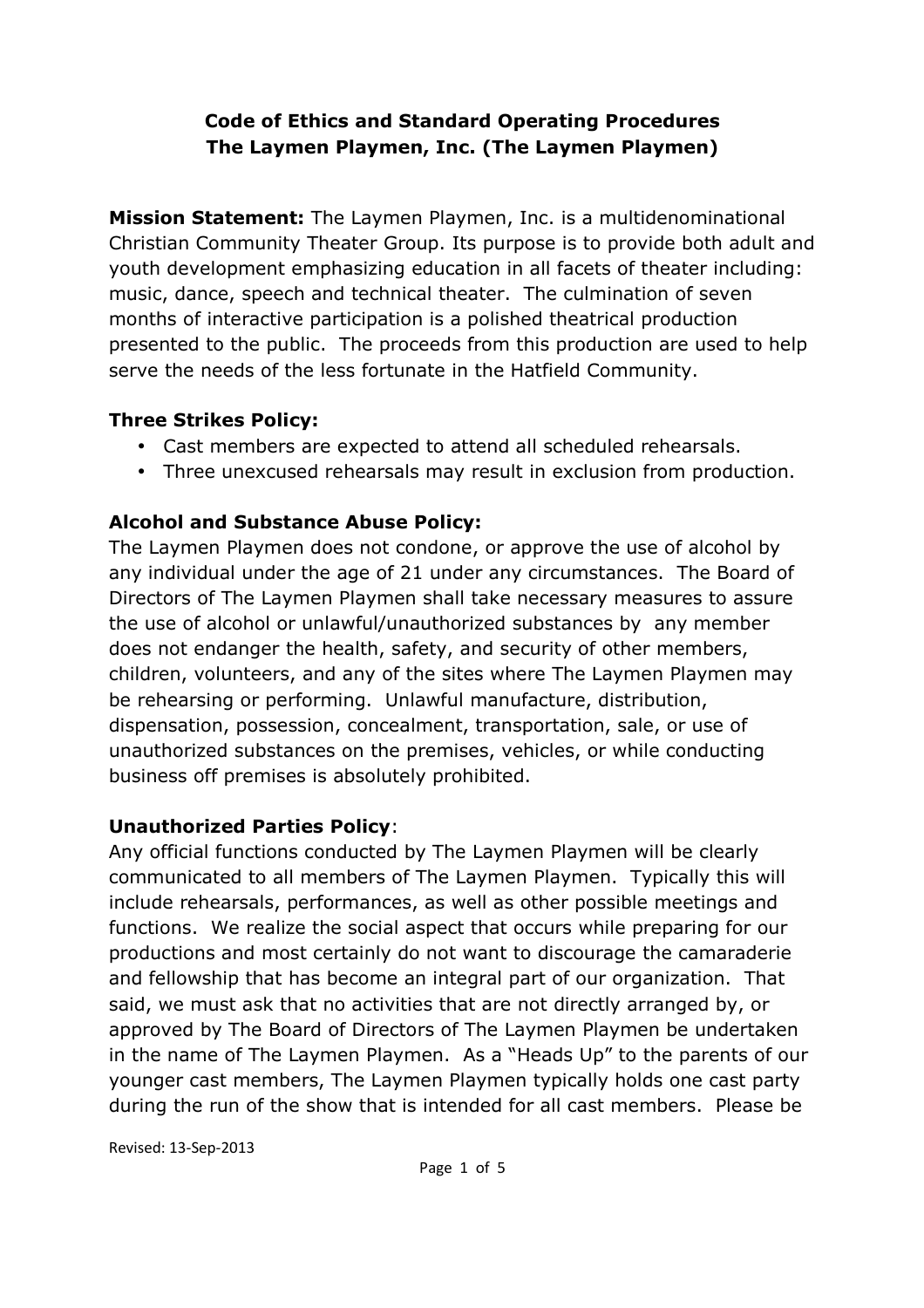aware that, if additional "Laymen Playmen" parties are mentioned that they are neither sanctioned nor supervised by The Laymen Playmen.

## **Cast Security Policy:**

- All cast members must check in and check out
- Parents must drop off and pick up children (12 and under) from the building
- NO ONE may wait alone in the parking lot for rides
- Everyone must leave the building in groups of two or more
- A person designated as a Security Monitor will be assigned at all rehearsals

## **Cell Phone Policy:**

It is the policy of The Laymen Playmen that, in general, all cell phones should be turned off during rehearsals and most certainly during performances. Please note that this pertains to texting as well as talking on a cell phone. This is more than just a matter of respect for the others who are working or studying nearby. The signals put out by cell phones directly impact the sound system and make it difficult to troubleshoot the normal technical issues we have in preparing for a show. We understand that there are times when, due to a family or work situation that a cast member may need to be remain available by cell. We ask that the cast member make the Director aware of this situation before hand and come to an agreement as to the appropriate way of handling this special situation.

### **Props Policy:**

The Director will work with the Prop Committee Chairperson to determine what props are needed for the show. Once the props are secured, the Director, the Props Chairperson, and The Stage Manager will decide who will use each prop and if there is a need for another cast member to assist in setting or retrieving that prop. Each prop will be preset prior to each performance by the person who is designated to handle that piece. Once any props are set, they are not to be moved or handled by any other member of the cast or crew.

There should be no props other than those needed for the production, and spares deemed necessary may be left in the house. This will aid in keeping track of the location and condition of the props that are being used for the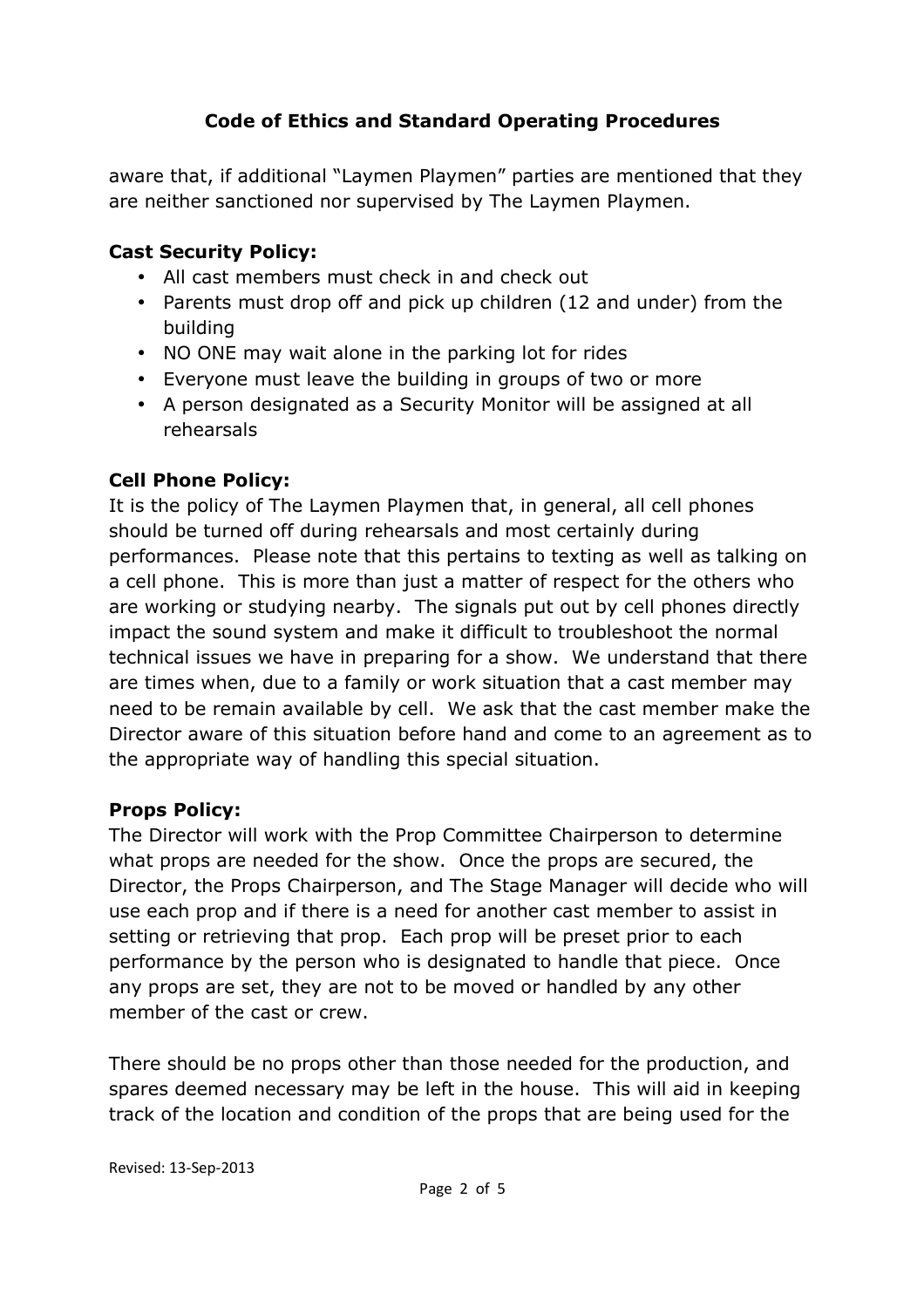production. Everyone must remember that these items are lent to us in good faith and they must be treated with care and respect. Any misuse of props will not be tolerated and could be detrimental to future participation in Laymen Playmen productions.

### **Costume Policy:**

The costumes used by The Laymen Playmen represent a mixture of items that are borrowed, purchased, and custom made for each production. By the time each production is ready to hit the stage, each costume has been chosen, custom altered, and approved by the Production Staff. Additional modifications to, or simply changing costumes is not permitted. If there are issues with a specific costume piece, please bring it to the attention of one of the Production Staff. Costumes are chosen with a vision toward the entire ensemble production in accordance with the vision of The Director. This may sound harsh but while on stage, it is no longer important if you like or dislike your costume.

Collecting, altering, and even hand producing our costumes represents an enormous investment of labor. Please respect the time that has been given toward making you look good on stage by handling the costumes accordingly. Hang up your costumes whenever they are not in use. Do not leave any portions of your costume just lying around. You are responsible to see that you have all your designated costumes and all their assessories.

It is the policy of The Laymen Playmen to not lend costumes to individuals. We will, in some cases, consider lending costumes or conducting costume exchanges with other theater groups. This will be decided on a "case by case" basis. The Board of Directors will then have to decide if it is appropriate to request a deposit for such cases. Regardless, anything borrowed must be returned cleaned, and in like condition to when it was obtained.

### **Rehearsal and Performance Spaces:**

During the year The Laymen Playmen will rehearse and perform at a number of different sites in the Hatfield/ Lansdale area. During rehearsals and performances it is imperative to understand that we are guests in all of these places and we have permission to be only in certain areas of the different buildings. Complicating this issue is the fact that we may indeed be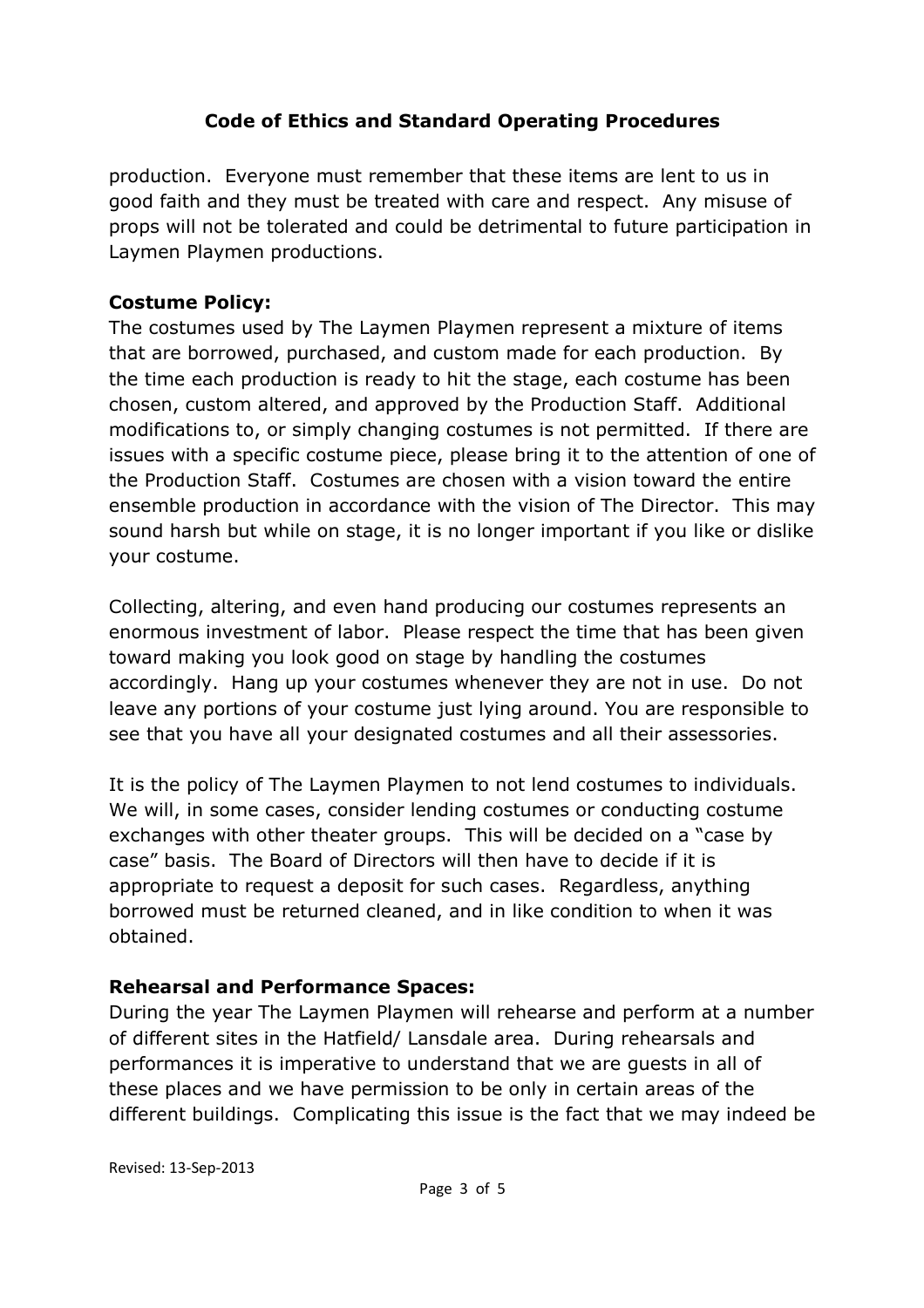conducting different activities in different areas of the buildings. The message here is really quite simple, while we are in someone else's facility; we ask that everyone respect that facility as if it were their own house. Do not enter areas of any of the buildings without permission to do so. The Board of Directors of The Laymen Playmen is responsible for everyone's safety as well as the condition of the facility we are "borrowing". We therefore need to know where everyone is at any moment should an "unusual circumstance" arise. In addition, we need to assure the building owners that we are effectively watching over all of the spaces that have been so graciously lent to us.

#### **Rehearsal Etiquette:**

Each year The Laymen Playmen's annual production is the result of an enormous number of hours invested by every member of the cast and crew. Many of the specifics that make up our show are taught, discussed, reviewed, and modified at rehearsals. During this time, we realize that it is impossible to have everyone engaged in every step of the creative process. In order to maximize the effectiveness of our rehearsal time while minimizing the stress on the cast, crew, and production staff, we ask for everyone's understanding and assistance with the following:

- Please arrive on time, and ready to participate.
	- o We understand that due to other commitments it may be necessary to arrive late, and possibly eat dinner upon arrival. If this is the case, please communicate this need and find an approved location to eat and prepare for rehearsal where the disruption due to your activity is minimized.
- While at rehearsals please keep extraneous conversation to a minimum.
- If, during time while you are not needed on stage, you wish to work on other scenes, or outside work, please ask a member of The Production Staff for approval to do so and receive a location to do this work or activity to both minimize the distraction to others as well as the time required to find you when you are once again needed.
- Be supportive of other's efforts
- As an ensemble we must learn how to work together productively. Every person in the cast brings something special to the group yet, as we all are aware, everyone studies, learns, interacts, and reacts to stress in a different way. Please be respectful of others, and indeed this is a two way street. Take the time to study your lines and blocking, not just during rehearsals.
- Don't direct other actors, or give your input as to how they should play their character. This is a very big no-no and requires repeating; do not